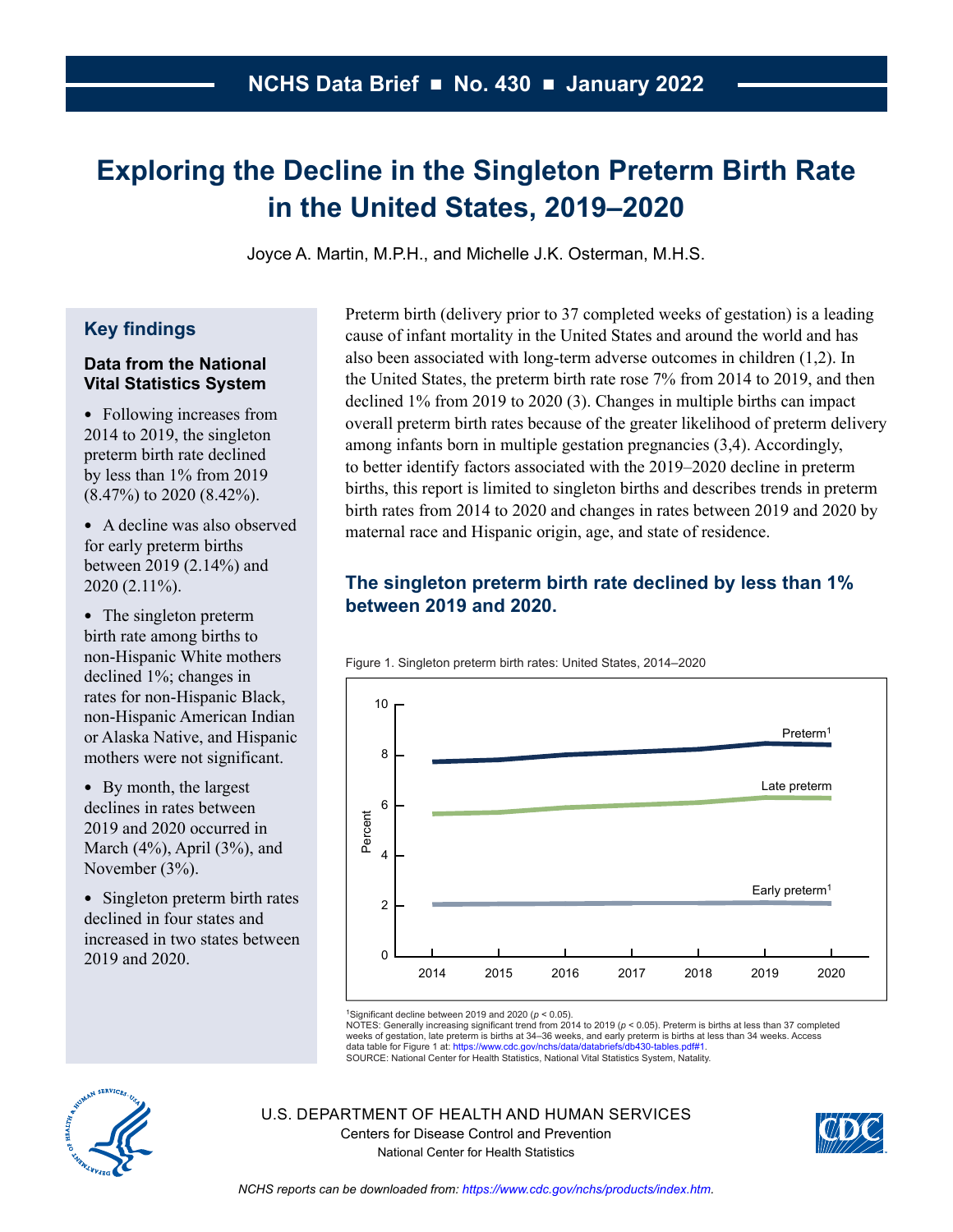- The singleton preterm birth rate increased by an average annual rate of 2% from 2014 through 2019 (from 7.74% to 8.47%). The rate then declined slightly in 2020 by less than 1% (0.6%), to 8.42% (Figure 1).
- The late preterm singleton rate rose at an average annual rate of 2% each year from 2014 to 2019 (from 5.67% to 6.32%). The decline in the late preterm rate between 2019 and 2020  $(6.32\%$  to  $6.30\%)$  was not significant.
- The early preterm singleton rate increased by an average of less than 1% annually from 2014 to 2019 (2.07% to 2.14%). The rate then declined 1% in 2020, to 2.11%.

## **Preterm birth rates declined for births to non-Hispanic White mothers between 2019 and 2020.**

- The singleton preterm birth rate declined 1% for births to non-Hispanic White mothers from 2019 to 2020 (7.44% to 7.36%) (Figure 2). Declines for births to non-Hispanic Asian (7.32% to 7.29%) and Hispanic (8.60% to 8.54%) mothers were not significant.
- Increases in singleton preterm rates for births to non-Hispanic Black (12.12% to 12.18%) and non-Hispanic American Indian or Alaska Native (AIAN) (10.26% to 10.30%) mothers were not significant.



Figure 2. Singleton preterm birth rates, by race and Hispanic origin of mother: United States, 2019 and 2020

1Significant decline from 2019.

NOTES: Preterm is births at less than 37 completed weeks of gestation. Access data table for Figure 2 at: https://www.cdc.gov/nchs/data/databriefs/ db430-tables.pdf#2.

SOURCE: National Center for Health Statistics, National Vital Statistics System, Natality.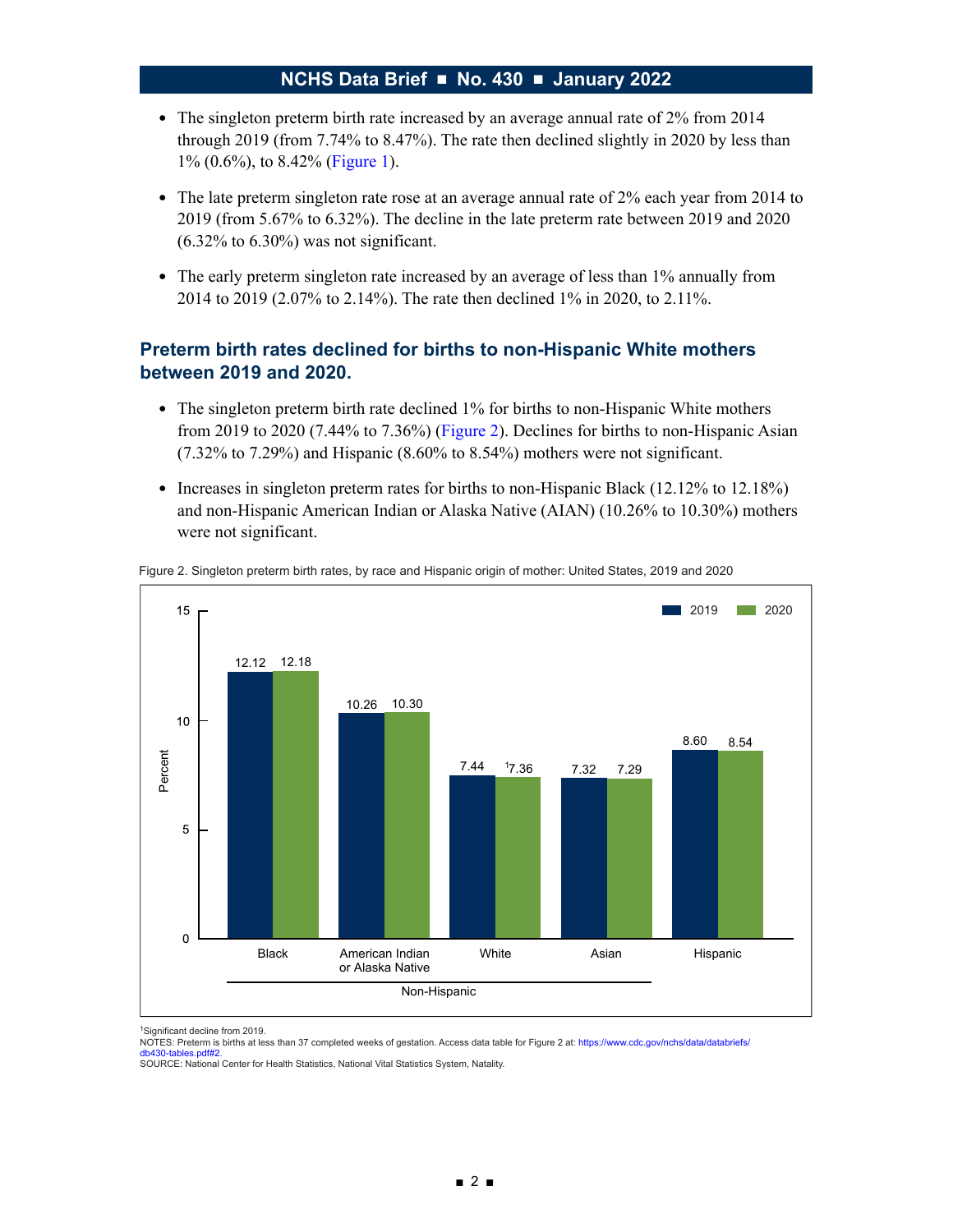• In 2020, singleton preterm rates were about 65% higher for births to non-Hispanic Black mothers compared with births to non-Hispanic White and non-Hispanic Asian mothers.

## **The largest declines in singleton preterm birth rates in 2020 occurred in March, April, and November.**

- Singleton preterm birth rates rose in January and February by 4%–5% but then declined from March through July by 2%–4%, with the largest declines occurring in March (4%) and April (3%) (Figure 3).
- From August through December, singleton preterm rates fluctuated. Rates increased 1% in October and declined 3% in November. Changes for August (1% increase), September (0.5% decrease), and December (1% decrease) were not significant.





<sup>1</sup>Significant increase from 2019 to 2020 (ρ < 0.05).<br><sup>2</sup>Significant decline from 2019 to 2020 (ρ < 0.05).<br>NOTES: Preterm is births at less than 37 completed weeks of gestation. Access data table for Figure 3 at: https:// les.pdf#3

SOURCE: National Center for Health Statistics, National Vital Statistics System, Natality.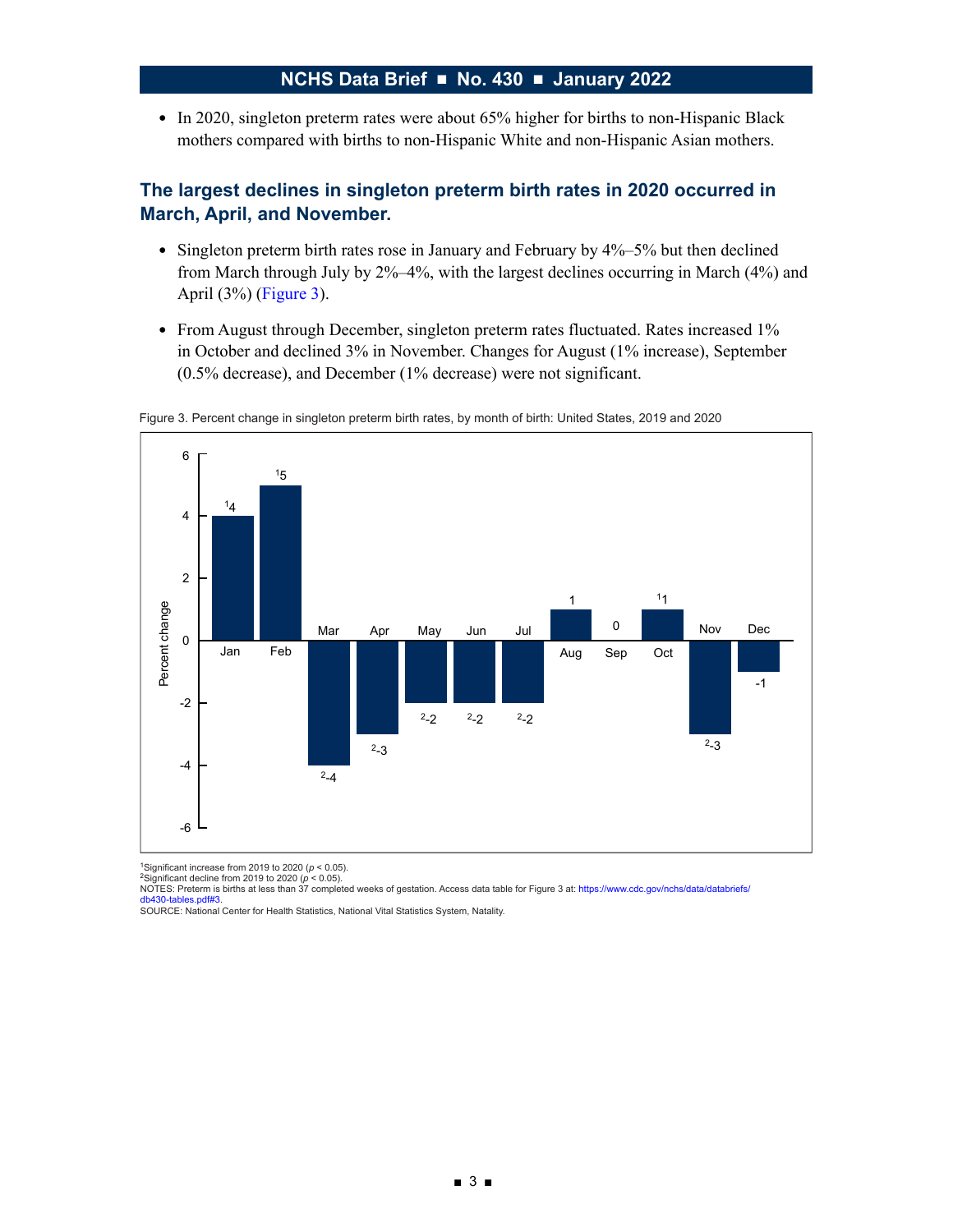## **Singleton preterm birth rates were essentially unchanged for most states between 2019 and 2020.**

- Preterm birth rates for singletons declined by 1%–5% in four states between 2019 and 2020 (Illinois, Minnesota, Pennsylvania, and Texas) and increased by 4%–5% in two states (Iowa and Missouri) (Figure 4).
- Singleton preterm birth rates did not change significantly in the remaining 44 states and the District of Columbia between 2019 and 2020.



Figure 4. Change in singleton preterm birth rates, by state: United States, 2019 and 2020

NOTES: Preterm is births at less than 37 completed weeks of gestation. Access data table for Figure 4 at: https://www.cdc.gov/nchs/data/databriefs/ db430-tables.pdf#4. SOURCE: National Center for Health Statistics, National Vital Statistics System, Natality.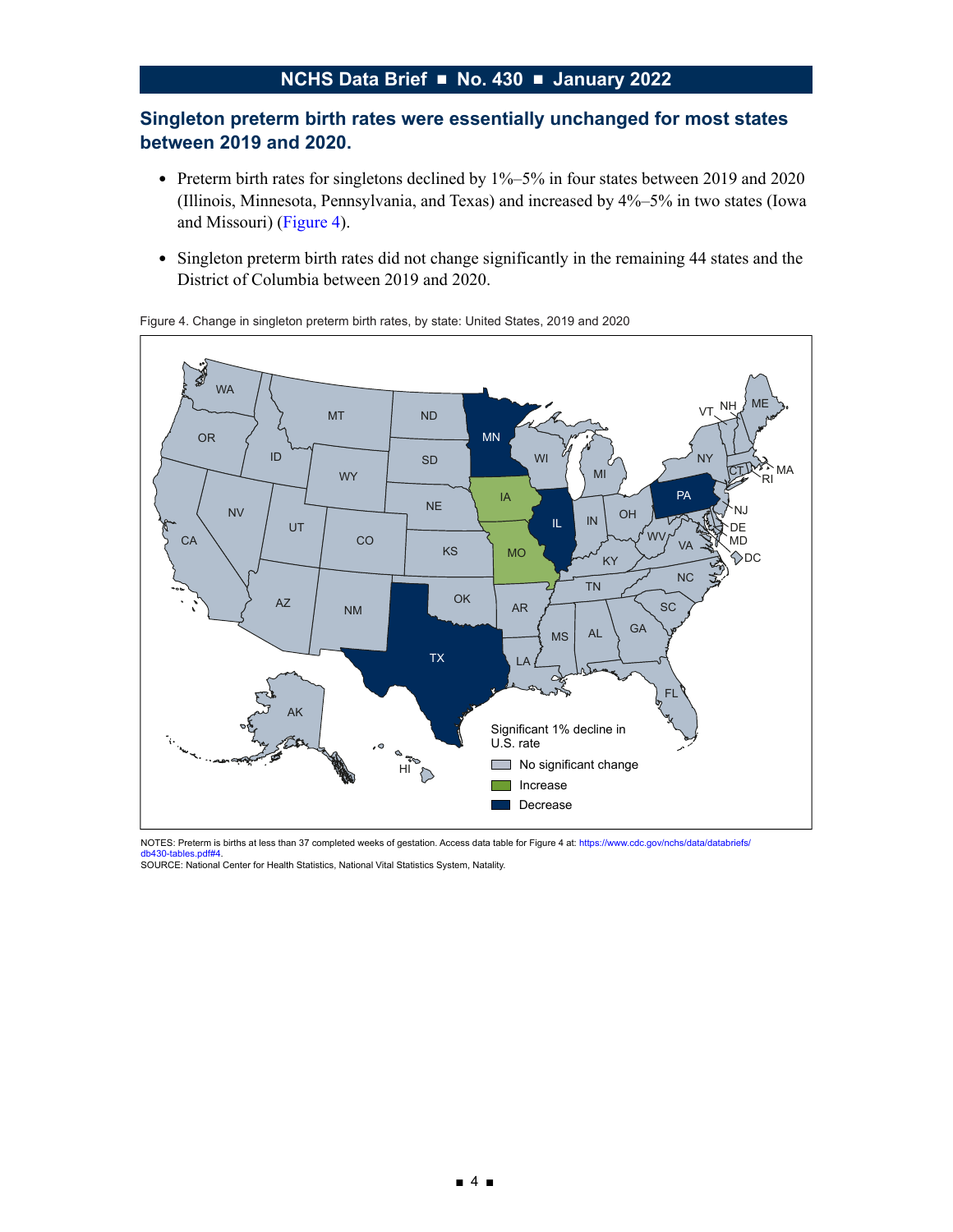### **Summary**

Following average annual increases of 2% from 2014 to 2019, the singleton preterm birth rate declined by less than 1% in 2020. Early and late preterm rates also rose during 2014–2019 and declined by 1% or less between 2019 and 2020 (the decline in the late preterm birth rate was not significant).

Declines in singleton preterm birth rates for 2019–2020 were not seen across all race and Hispanic-origin groups, months, or state of birth. The rate declined 1% among births to non-Hispanic White mothers, but declines for births to non-Hispanic Asian and Hispanic mothers and increases for non-Hispanic Black and non-Hispanic AIAN mothers were not significant. After increasing in January and February of 2020 from 2019, singleton preterm births declined from March through July but then fluctuated from August through December. Declines in singleton preterm birth rates were observed in only four states, and increases were seen in two states.

Provisional data for the first 6 months of 2021 indicate that the preterm birth rate for all births generally increased (5).

### **Definitions**

Preterm birth rate: Births delivered prior to 37 completed weeks of gestation per 100 births. Gestational age is based on the obstetric estimate of gestation.

- Early preterm birth rate: Births delivered at less than 34 completed weeks of gestation per 100 births.
- Late preterm birth rate: Births delivered at 34–36 completed weeks of gestation per 100 births.

Singleton births: Births in pregnancies for which only one fetus is delivered, live or dead, at any time during the pregnancy.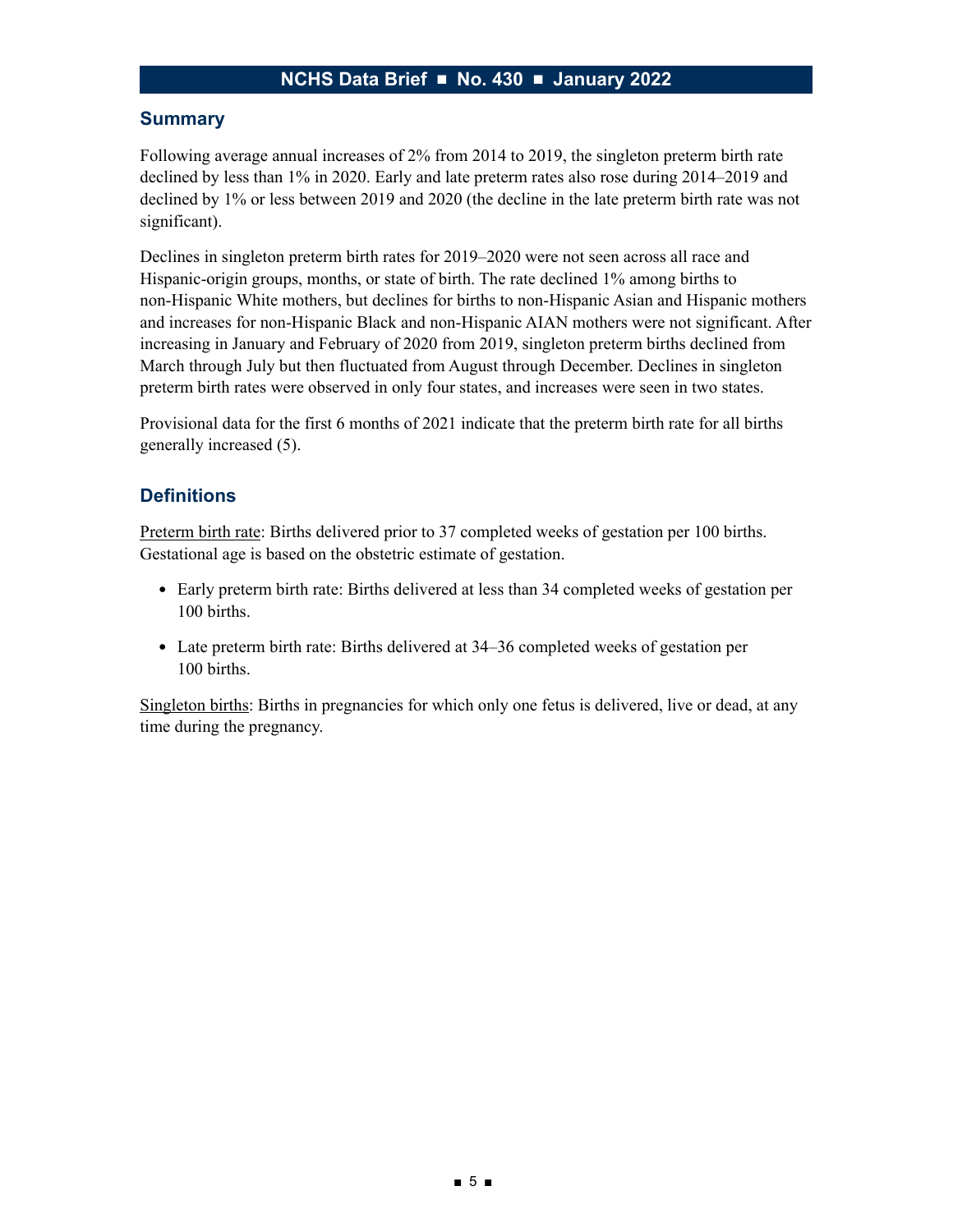#### **Data source and methods**

This report uses data from the Natality Data File from the National Vital Statistics System. The vital statistics natality file is based on information from birth certificates and includes information for all births occurring in the United States (6).

The race and Hispanic-origin groups shown follow the 1997 Office of Management and Budget standards and differ from the bridged-race categories shown in reports prior to 2016 (6). Singleton preterm birth rates by state are based on the mother's state of residence.

Trends were evaluated using the Cochran-Armitage test for trends, a modified chi-squared test. References to increases or decreases in rates or percentages indicate that differences are statistically significant at the 0.05 level based on a two-tailed *z* test. Computations exclude records for which information is unknown.

### **About the authors**

Joyce A. Martin and Michelle J.K. Osterman are with the National Center for Health Statistics, Division of Vital Statistics.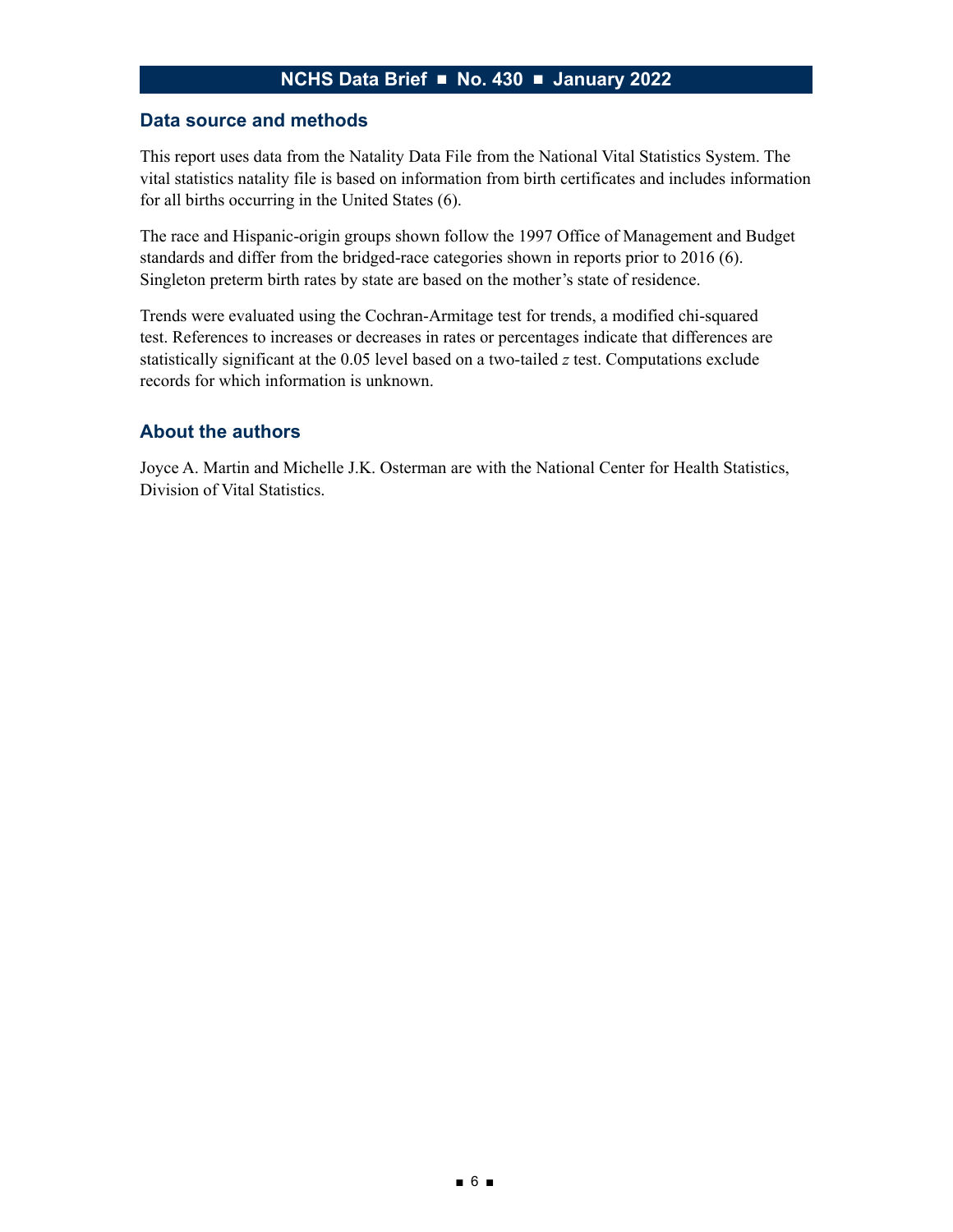#### **References**

1. Institute of Medicine of the National Academies, Committee on Understanding Premature Birth and Assuring Healthy Outcomes. Preterm birth: Causes, consequences, and prevention. Washington, DC: National Academies Press. 2007.

2. Simmons LE, Rubens CE, Darmstadt GL, Gravett MG. Preventing preterm birth and neonatal mortality: Exploring the epidemiology, causes, and interventions. Semin Perinatol 34(6):408–15. 2010.

3. Osterman MJK, Hamilton BE, Martin JA, Driscoll AK, Valenzuela CP. Births: Final data for 2020. National Vital Statistics Reports; vol 70 no 17. Hyattsville, MD: National Center for Health Statistics. 2022 [Forthcoming].

4. Chauhan SP, Scardo JA, Hayes E, Abuhamad AZ, Berghella V. Twins: Prevalence, problems, and preterm births. Am J Obstet Gynecol 203(4):305–15. 2010.

5. National Center for Health Statistics. Provisional estimates for selected maternal and infant outcomes by month, 2018–2021. Available from: [https://www.cdc.gov/nchs/covid19/](https://www.cdc.gov/nchs/covid19/technical-notes-outcomes.htm) [technical-notes-outcomes.htm](https://www.cdc.gov/nchs/covid19/technical-notes-outcomes.htm).

6. National Center for Health Statistics. User guide to the 2020 natality public use file. Available from: [https://ftp.cdc.gov/pub/Health\\_Statistics/NCHS/Dataset\\_Documentation/DVS/natality/](https://ftp.cdc.gov/pub/Health_Statistics/NCHS/Dataset_Documentation/DVS/natality/UserGuide2020.pdf) [UserGuide2020.pdf](https://ftp.cdc.gov/pub/Health_Statistics/NCHS/Dataset_Documentation/DVS/natality/UserGuide2020.pdf).